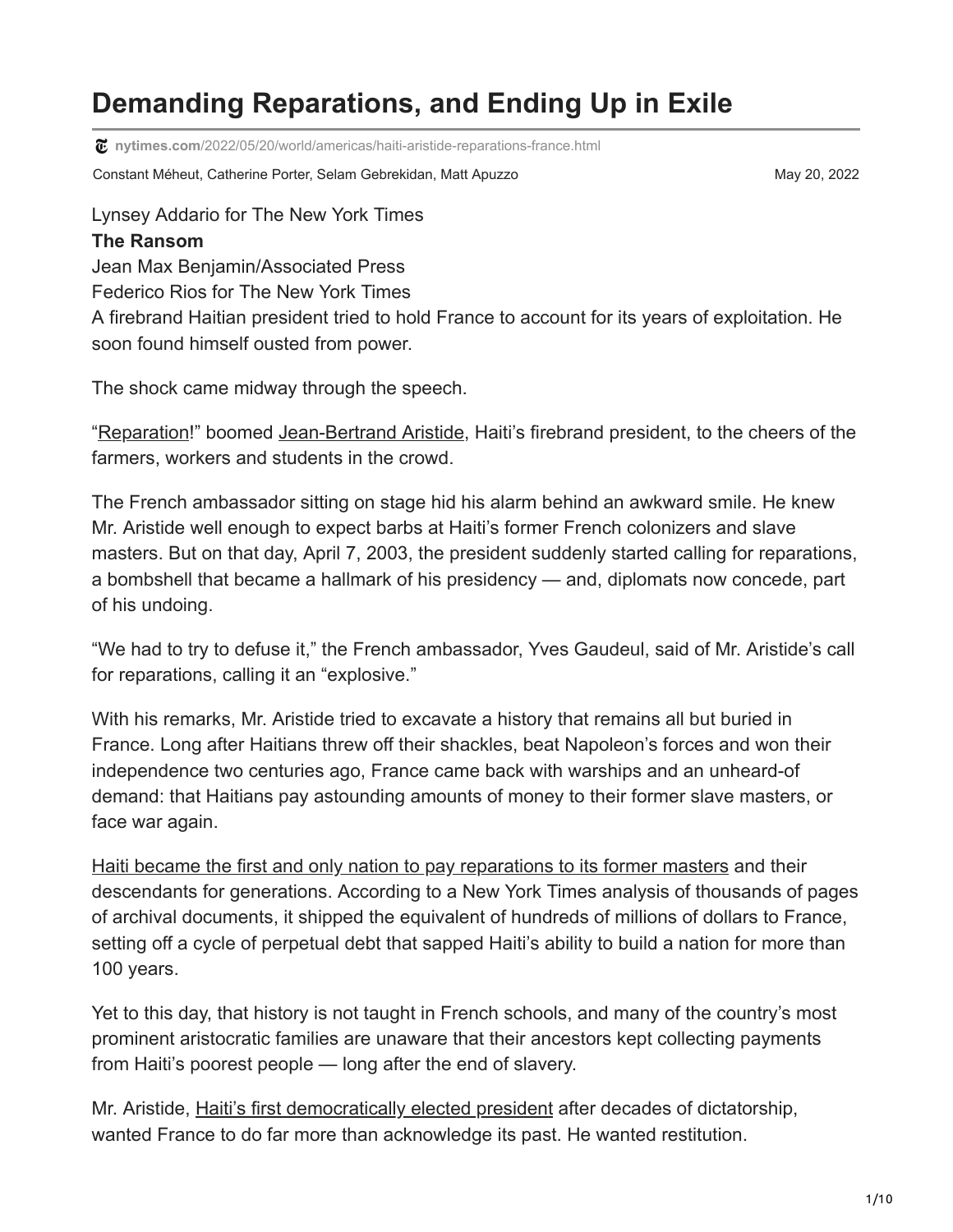"What beautiful schools, universities and hospitals we will be able to build for our children!" he told the crowd. "How much food we will have in abundance!"

The consequences were immediate, and lasting. In interviews, a dozen French and Haitian political figures recounted how a worried France worked quickly and doggedly to stifle Mr. Aristide's call for reparations before siding with his opponents and collaborating with the United States to remove him from power.

France and the United States have long said that Mr. Aristide's call for restitution had nothing to do with his ouster, that he had taken an autocratic turn, lost control of the country, and was spirited into exile to prevent Haiti, already heaving with turmoil, from careening into chaos. But France's ambassador to Haiti at the time, Thierry Burkard, said in an interview that France and the United States had effectively orchestrated "a coup" against Mr. Aristide, and that his abrupt removal was "probably a bit about" his call for reparations from France, too.

"It made our job easier" to dismiss the reparations claims without Mr. Aristide in office, Mr. Burkard noted.

The showdown underscores how, two centuries after France forced Haitians to pay their former slave masters for the liberty they had already won in battle, the effects continue to ripple through the politics of both countries. By calling for restitution, Haiti, a nation born from what historians call the world's most successful slave rebellion, struck at France's national identity as a beacon of human rights and threatened to inspire others with historical grievances against France to follow its lead, from the Caribbean to Africa.

"We were very disdainful of Haiti," Mr. Gaudeul recalled. "What I think we will never forgive Haiti for, deep down, is that it is the country that beat us."

Even after Mr. Aristide's removal in 2004, the calls for restitution have continued to reverberate, leading to a stunning concession more than a decade later by François Hollande, France's president, who referred to the money Haiti was forced to hand over as "the ransom of independence."

Since then, scholars have increasingly explored the history of Haiti's payments. Just this past December, at a [conference](https://www.economie.gouv.fr/igpde-seminaires-conferences/travail-servile-et-dynamiques-economiques-xvie-xxie-siecle) on the grounds of the French Finance Ministry, one of the most prominent French historians on relations between the two countries, Jean-François Brière, called the payments a form of "meta-slavery" that prevented Haiti from breaking free of France, long after independence.

"All French people are affected" by the nation's past in Haiti, said Jean-Marc Ayrault, a former French prime minister. Yet, he said, French students don't learn about it and few officials discuss it.

"It's never taught," he said. "It's never explained."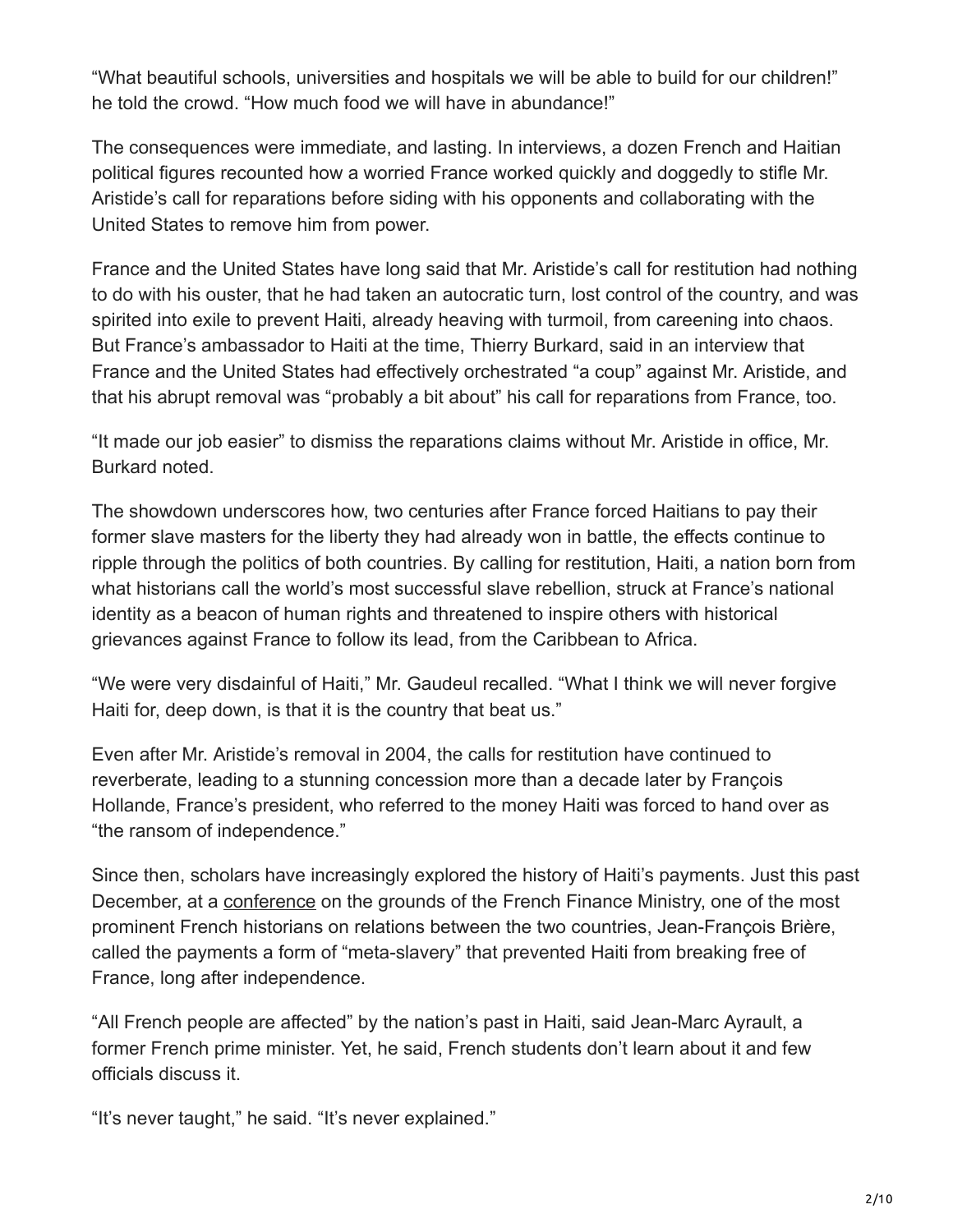#### **\$21,685,135,571.48**

Mr. Gaudeul, France's former ambassador to Haiti, wanted to negotiate.

Mr. Aristide's sudden call for restitution was a political hand grenade, he feared, threatening to embarrass France on the world stage and rip apart relations between the two countries.

Yet Mr. Aristide's stance was not unreasonable, he recalled thinking.

"He wasn't wrong to say how much harm it had done to his country," Mr. Gaudeul said of France's history in Haiti, "and to ask France for compensation in turn."

The ambassador said he urged the French government to open discussions with Haiti to help defuse the situation, but was firmly rejected.

"I didn't understand how we could be so stupid," Mr. Gaudeul said.

Mr. Aristide, a polarizing figure who rose to office as a champion of the poor, knew his campaign was contentious and had timed it for maximal impact: He announced his demand on the 200th anniversary of the death of Toussaint Louverture, the Haitian revolutionary leader seized by Napoleon's forces and carted off to prison in France, where he died without trial.

"Why, after 200 years, is Haiti this impoverished?" Mr. Aristide said in a recent interview at his home in a suburb of Haiti's capital. One of the reasons, he said, was the enormous amount of money Haiti had been forced to hand over to France for generations — a heavy burden often called "the independence debt."

Mr. Aristide uncovered this history only after he had already been ousted from office the first time, his aides said, when a military coup deposed him in 1991 and forced him into exile in the United States. He began immersing himself in the growing scholarship on a history that, even as Haiti's president, he knew little about.

After the Americans [helped restore him to power](https://www.nytimes.com/1994/10/16/world/mission-haiti-homecoming-aristide-joyful-return-urges-reconciliation-haiti.html), he was re-elected in 2000 and intensified his research. "He would call many times, asking for more information," recalled Dr. Francis Saint-Hubert, a Haitian physician who had studied the links between the abysmal state of public health in Haiti and the money siphoned off by France.

On the bicentennial, Mr. Aristide upped the political ante by declaring the precise amount he said France owed Haiti: \$21,685,135,571.48.

French diplomats and some Haitians mocked the multibillion dollar figure as a misguided publicity stunt by a demagogue trying to maintain his grip on power. A group of 130 Haitian intellectuals denounced the restitution campaign as a "[desperate attempt"](https://haitiliberte.com/document-pour-lhistoire-sur-la-celebration-des-200-ans-dindependance-dhaiti/) to distract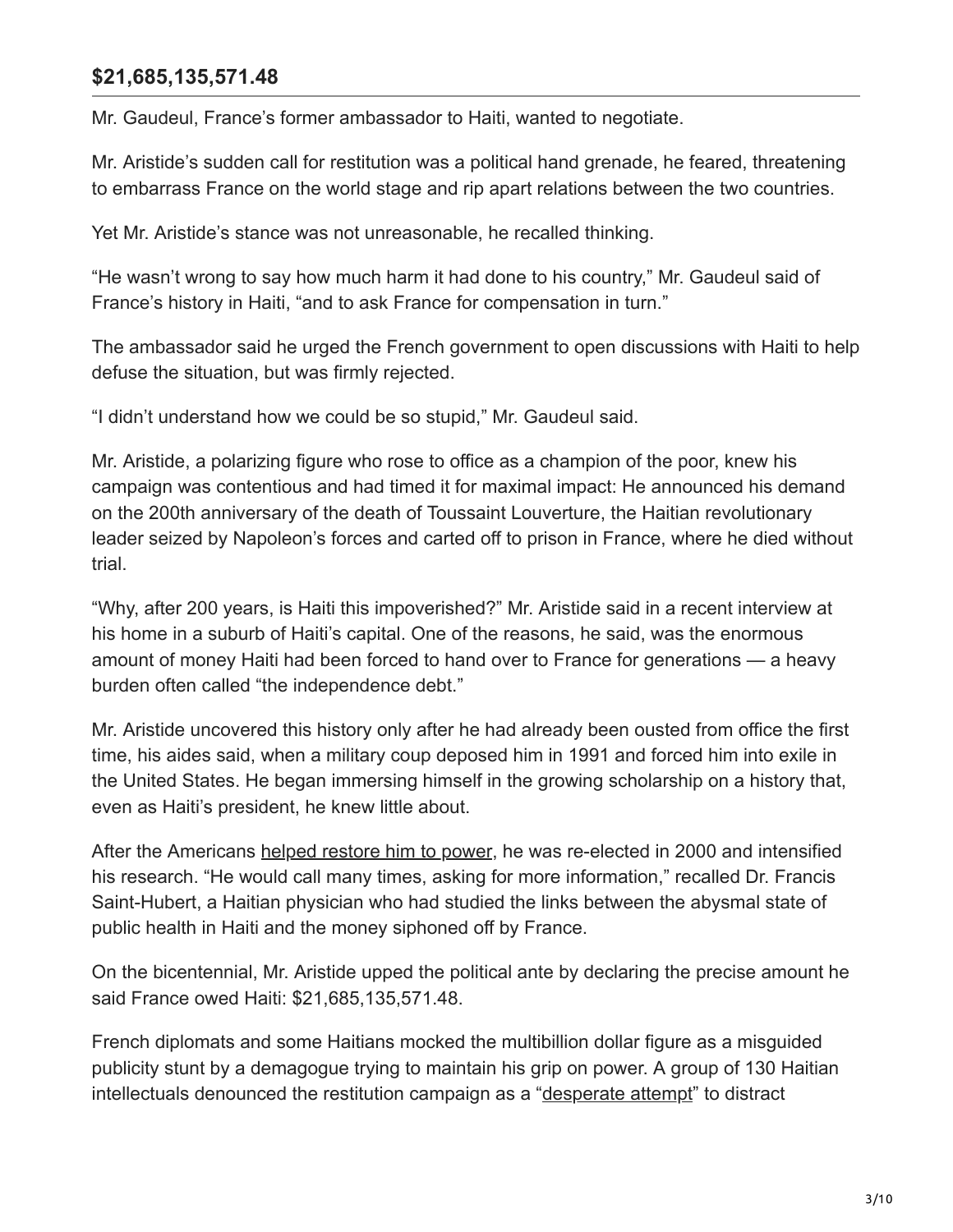attention from the Aristide government's "totalitarian drift, incompetence and corruption." A French Foreign Ministry spokesman said France did not need to take "lessons" from Haiti's leaders.

But a New York Times analysis of the long-term damage done by sending enormous sums to France shows that Haiti's losses may have been surprisingly close to Mr. Aristide's figure.

In fact, his estimate may have even been modest.

[The Times scoured thousands of pages of archival government documents to determine how](https://www.nytimes.com/interactive/2022/05/20/world/americas/enslaved-haiti-debt-timeline.html) much Haiti sent to France over the course of generations, not just in official payments to former slaveholders, but also for a loan to help pay them. We found that Haiti paid France a total of \$560 million in today's dollars.

But that only begins to account for the loss. With the help of 15 leading economists from around the world, we modeled what might have happened if that money had gone into the Haitian economy, rather than being shipped off to France without getting any goods or services in return.

[Our estimates found that over time, the payments to France cost Haiti from \\$21 billion to](https://www.nytimes.com/interactive/2022/05/20/world/americas/enslaved-haiti-debt-timeline.html) \$115 billion in lost economic growth. Put in perspective, that is anywhere from one to 8 times the size of Haiti's entire economy in 2020.

"We were building a path to the truth," Mr. Aristide said in the interview, without being told the outcome of The Times's analysis.

## **The French Fight Back**

Mr. Aristide's calls for reparations grew bolder. Banners, bumper stickers, government ads and graffiti demanding restitution were plastered around the country.

The government hired **Bichot Avocats**, a French law firm, and [Günther Handl,](https://law.tulane.edu/faculty/full-time/g%C3%BCnther-handl) a professor of international law, to draft legal arguments and find a court where Haiti could press its case, according to hundreds of pages of documents and email exchanges reviewed for the first time by The Times.

The chances of legal success appeared uncertain. But the legwork seemed less about winning at trial than pressuring France.

"As part of this strategy," Mr. Handl wrote in a November 2003 email to Ira Kurzban, an American lawyer who served as counsel for Haiti's government, "Haiti must convey to France" that there are suitable opportunities "for washing France's dirty laundry in public."

France's views soon shifted from disdain to concern, former officials said, especially as Mr. Aristide invited other former colonies to join his fight. It sent a new ambassador to Haiti, Mr. Burkard, who saw the restitution campaign as "a trap" that risked opening the floodgates for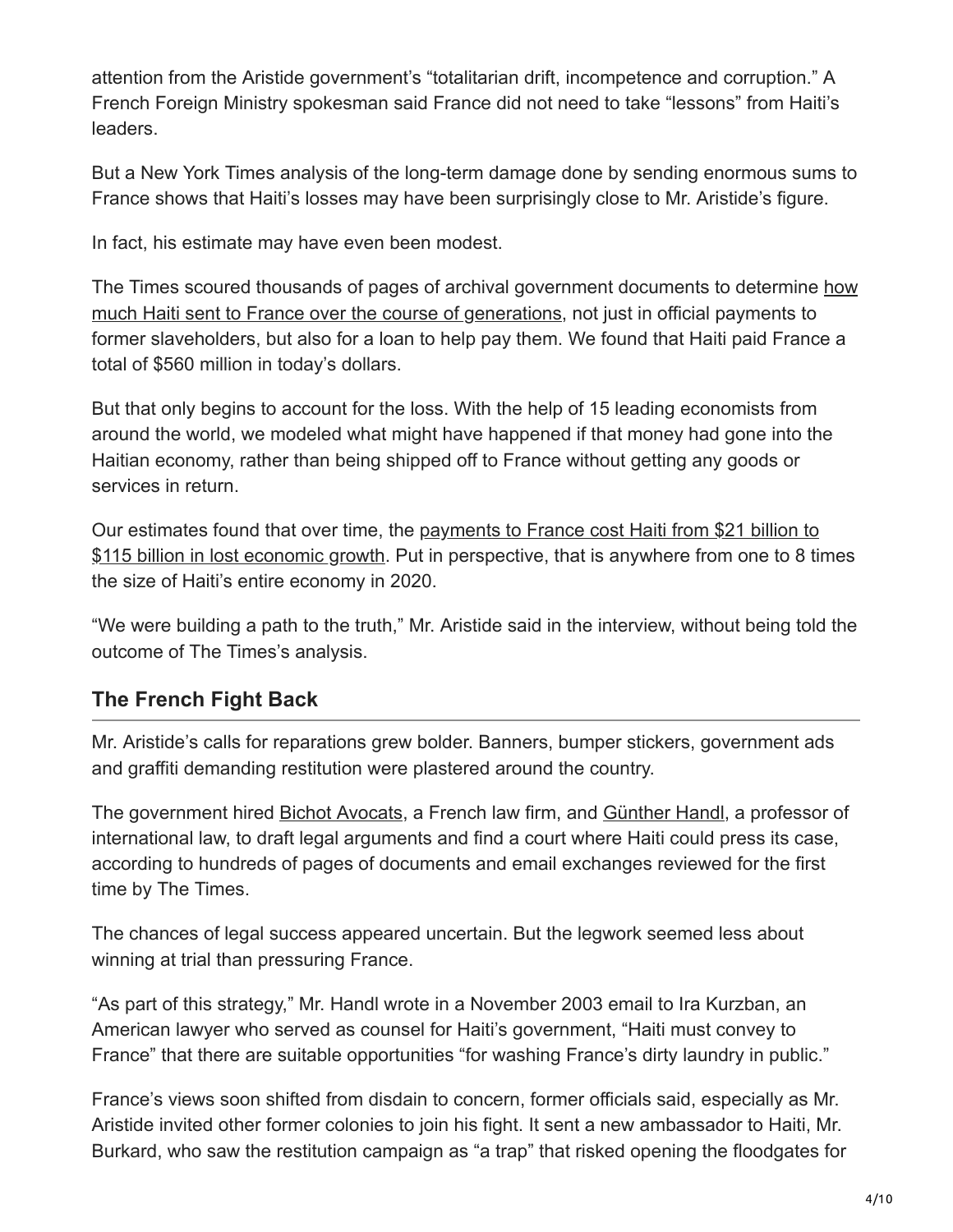similar demands from former French colonies.

"Algeria can perfectly make claims, as well as most of our colonies," recalled Mr. Burkard. "There was no end to it. It would have set a precedent that we would have been greatly blamed for."

France moved swiftly. Soon after Mr. Burkard arrived in Haiti, France's foreign minister [launched a commission](https://www.vie-publique.fr/discours/140299-dominique-de-villepin-07102003-etat-des-relations-franco-haitiennes) headed by a famous philosopher, [Régis Debray](https://www.nytimes.com/1970/12/25/archives/new-lefts-philosopherhero-regis-debray.html). The commission was publicly tasked with exploring ways to improve French-Haitian relations. But in private, another mandate was made clear, according to both Mr. Burkard and Mr. Debray: to shift the discussion away from reparations.

Mr. Burkard, now retired, said Mr. Debray was "instructed not to say a word in favor of restitution."

The commission's trip to Haiti in December 2003 was tense, according to interviews with six of its members and with several Haitian officials. The group went to a meeting at the Foreign Ministry with armed officers, prompting Mr. Aristide's team to protest what it saw as intimidation.

"You have not demonstrated anything serious on this subject," Mr. Debray said, dismissing the restitution request, according to handwritten notes taken by a commission member.

Mr. Debray said in an interview that while he deplored the fact that the history of France's colonial rule in Haiti had been erased from French memory, he considered the restitution request "some demagogy for a 7-year-old child."

Dr. Saint-Hubert, the Haitian physician, who was seated at a conference table during the meeting, said Mr. Debray argued that France owed a moral debt to Haiti — not a financial one.

"What we paid, it wasn't in morals," Dr. Saint-Hubert recalled responding. "It was cash. Good solid cash."

Several members of the French commission told The Times that they saw the Haitian president as corrupt, and worried that any money given to him would be used for personal gain.

Clashes between Mr. Aristide's supporters and opponents had grown violent, and Mr. Aristide's government was accused of cracking down on dissent. Human rights groups said his police force and "pro-government thugs" were [attacking opponents](https://www.hrw.org/report/2004/02/27/haiti-recycled-soldiers-and-paramilitaries-march) and the independent press. American officials accused — and later convicted — some members of his administration of [drug trafficking.](https://2009-2017.state.gov/j/inl/rls/nrcrpt/2002/html/17945.htm)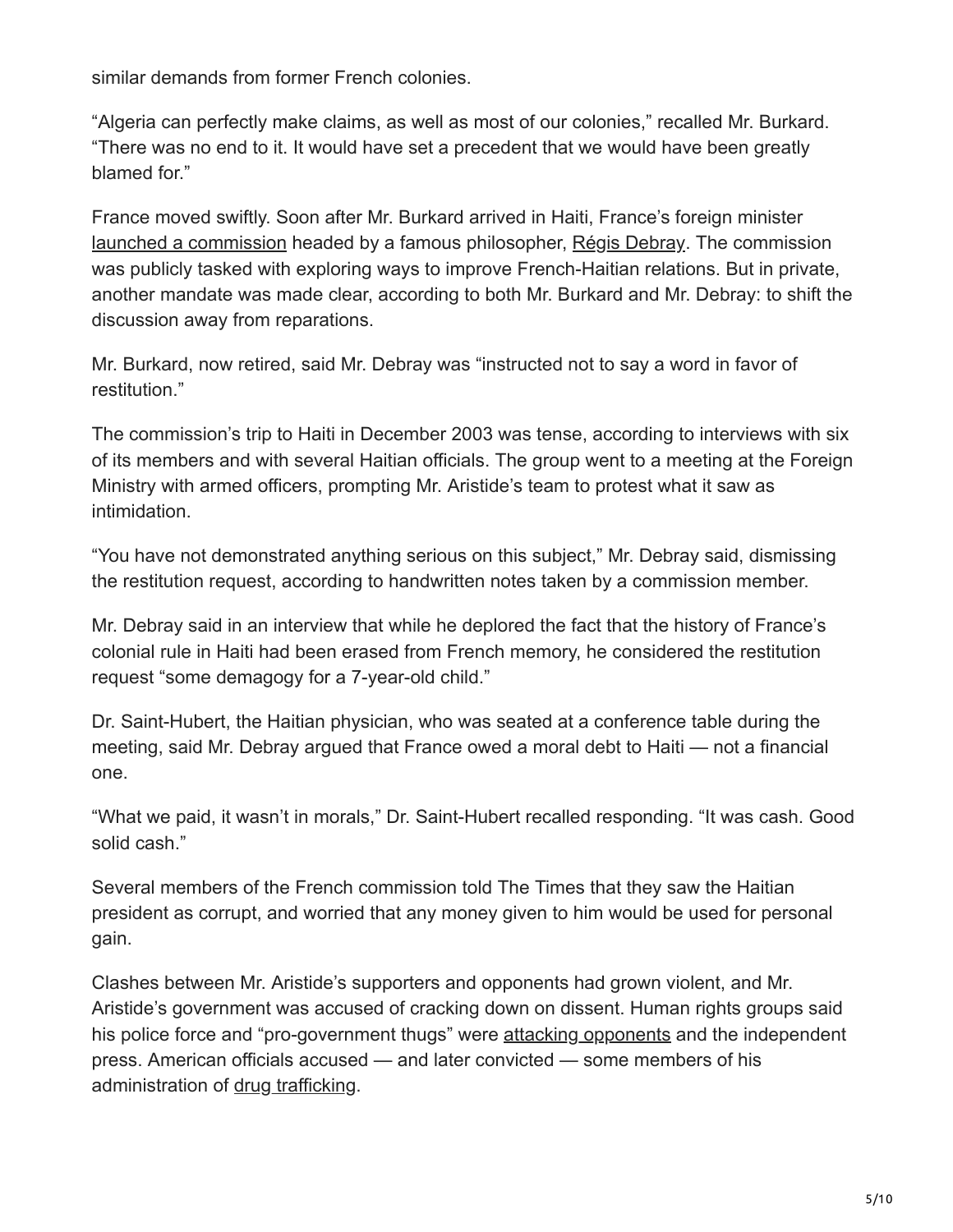In its [final report](https://www.diplomatie.gouv.fr/IMG/pdf/rapport_haiti.pdf), the commission praised Mr. Aristide's adversaries as a hopeful sign of "a civil opposition" that is "ready to assume its civic rights and duties." It hinted that Mr. Aristide might not last in office and discussed "a future interim government." Jacky Dahomay, a French philosopher and commission member, said he "was in favor of Aristide leaving."

In mid-December, Mr. Debray showed up at Mr. Aristide's presidential palace in Port-au-Prince to deliver a warning.

"It smells like trouble for you," Mr. Debray said he had told Mr. Aristide, advising him to leave office to avoid a fate like Salvador Allende's, the Chilean president who died in 1973 as his presidential palace was overrun by the military.

Mr. Debray said in the interview that he had wanted only to help save the president's life, and warned him that the United States planned to depose him. But Mr. Burkard said Mr. Debray had gone "too far," and Mr. Aristide publicly said he had been told to resign.

"The threats were clear and direct: 'Either you resign, or you can be shot!'" Mr. Aristide later [said](https://www.youtube.com/watch?v=yMg-1iNdItE&ab_channel=ClaudeRibbe) of the meeting.

#### **A Flight to Anywhere**

The pilots didn't know where they were going. Neither did Mr. Aristide. The plane circled for hours, the blinds drawn, while French officials scrambled to find a country willing to take him.

It was Feb. 29, 2004, and Mr. Aristide had just been removed from power.

Before dawn, Luis Moreno, a senior American diplomat, had driven through the large gate of the president's walled compound and climbed the steps to the front door, accompanied by security officers from the State Department.

Mr. Moreno had helped Mr. Aristide return to Haiti after the military ousted him a decade earlier. Now, the opposite was happening: Mr. Moreno greeted the president — and asked for his resignation letter.

Minutes later, Mr. Aristide and his wife were taken to the airport, where an Americanchartered plane flew them into exile.

"How ironic it was that I was one of the first people to shake his hand when he returned out of exile," Mr. Moreno recalled saying to Mr. Aristide. "And now I was going to be the last one to say goodbye to him."

With the plane in the air, Mr. Burkard said, the French authorities pleaded with the leaders of three African countries to take Mr. Aristide in. All refused. At last, the Central African Republic, a former French colony, agreed. Mr. Aristide stayed there about two weeks before being sent into exile, briefly in Jamaica and then in South Africa, until 2011.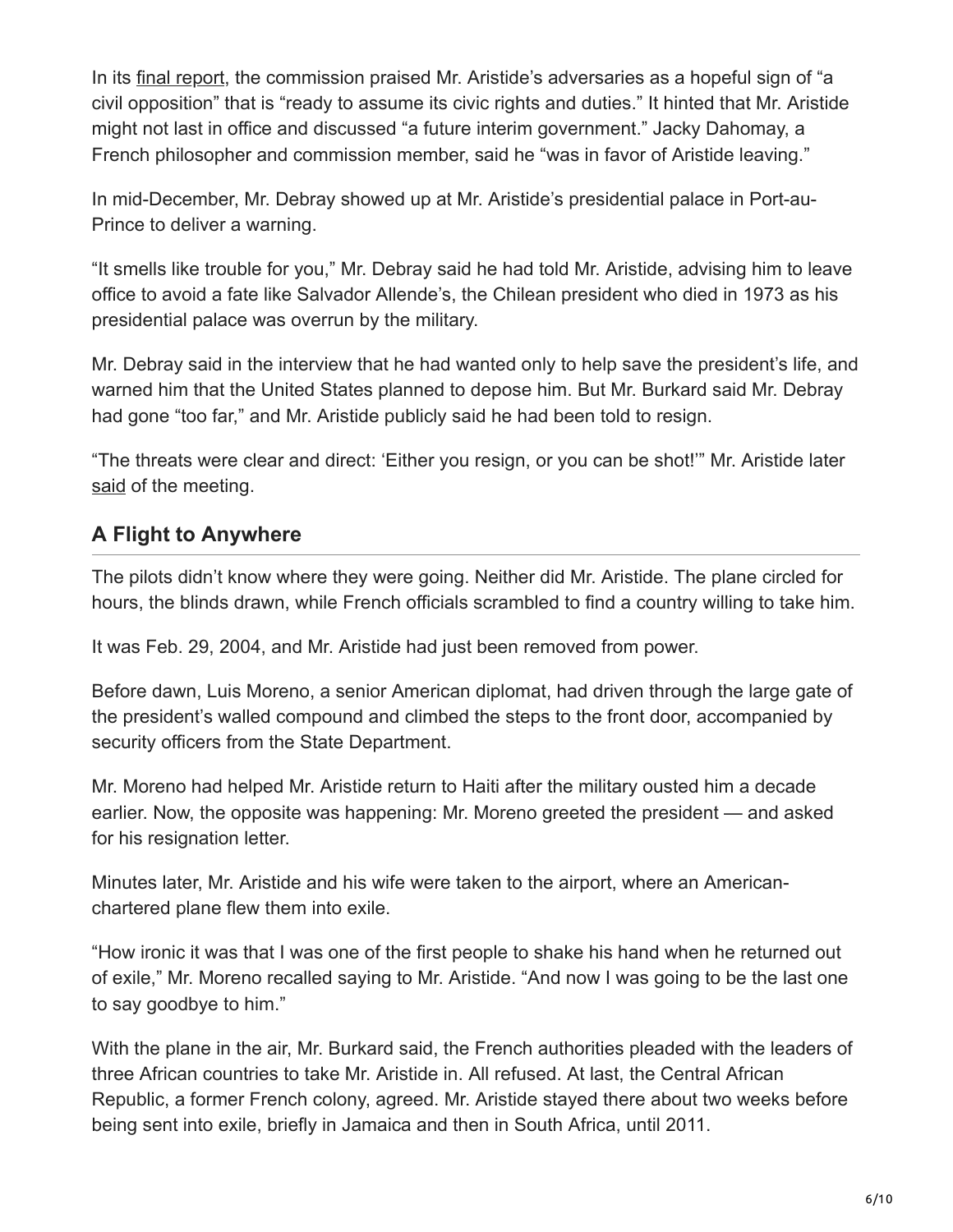[Mr. Aristide called it a kidnapping. Secretary of State Colin L. Powell called that "absolutely](https://www.nytimes.com/2004/03/02/world/aristide-resignation-departure-state-dept-denies-leader-was-forced-office.html) baseless, absurd" and, along with France, said the president had left power willingly.

To this day, many French and American officials maintain that Mr. Aristide resigned to prevent the political crisis upending Haiti from escalating into civil war. Armed rebels were closing in on Port-au-Prince. France had publicly [urged Mr. Aristide to step down,](https://www.vie-publique.fr/discours/147997-entretien-de-m-dominique-galouzeau-de-villepin-ministre-des-affaires-e) while the United States had [strongly hinted at it.](https://www.nytimes.com/2004/02/27/world/powell-too-hints-haitian-should-leave.html)

Mr. Moreno said Mr. Aristide's departure "was all at his behest" and that he "wanted to avoid a bloodshed."

But Mr. Aristide's resignation letter was written in Haitian Creole, and debates over the proper translation continue to this day. Mr. Burkard, the former ambassador at the time, said that the letter was "ambiguous," and that the wording did not exactly point to a resignation.

He also acknowledged, for the first time, that France and the United States had effectively orchestrated "a coup" against Mr. Aristide by pressuring him to step down and taking him into exile. Another former French ambassador to Haiti, Philippe Selz, a member of the French commission to Haiti, said in an interview that the decision had been made in advance "to extradite the president, to send him away."

A few weeks after his removal, Gérard Latortue, Haiti's new Western-backed interim leader, met with President Jacques Chirac of France, walked out of the gilded Élysée Palace in Paris and [told reporters](https://www.youtube.com/watch?v=X2YVYfNYdEw&ab_channel=APArchive) that he had dropped the restitution claims. French-Haitian relations needed a new start, he said, after being "negatively affected by all the efforts of the former regime to demand restitution of the independence debt."

## **A Silenced History**

Looking back, Mr. Gaudeul, the former ambassador, said France's combative response to the restitution claims had been rooted in its reluctance to reckon with a past that challenged its national narrative as a champion of universal human rights.

"Haiti was really a very bad example" for France, he said.

Much of the nation's history in Haiti remains distorted, downplayed or forgotten, researchers say. Barely any French textbooks mention that by the late 1780s, Saint-Domingue, the name of Haiti under colonial rule, absorbed 40 percent of the entire trans-Atlantic slave trade, they say. Or that Napoleon, when he tried to reinstate French rule over Haiti in 1803, lost more soldiers there than at Waterloo.

A [report](https://memoire-esclavage.org/la-fondation-publie-une-note-sur-lenseignement-de-lhistoire-de-lesclavage) published in 2020 by France's [Foundation for the Remembrance of Slavery](https://memoire-esclavage.org/en) found that only one in 10 French primary and secondary school students learn about Toussaint Louverture and the Haitian revolution.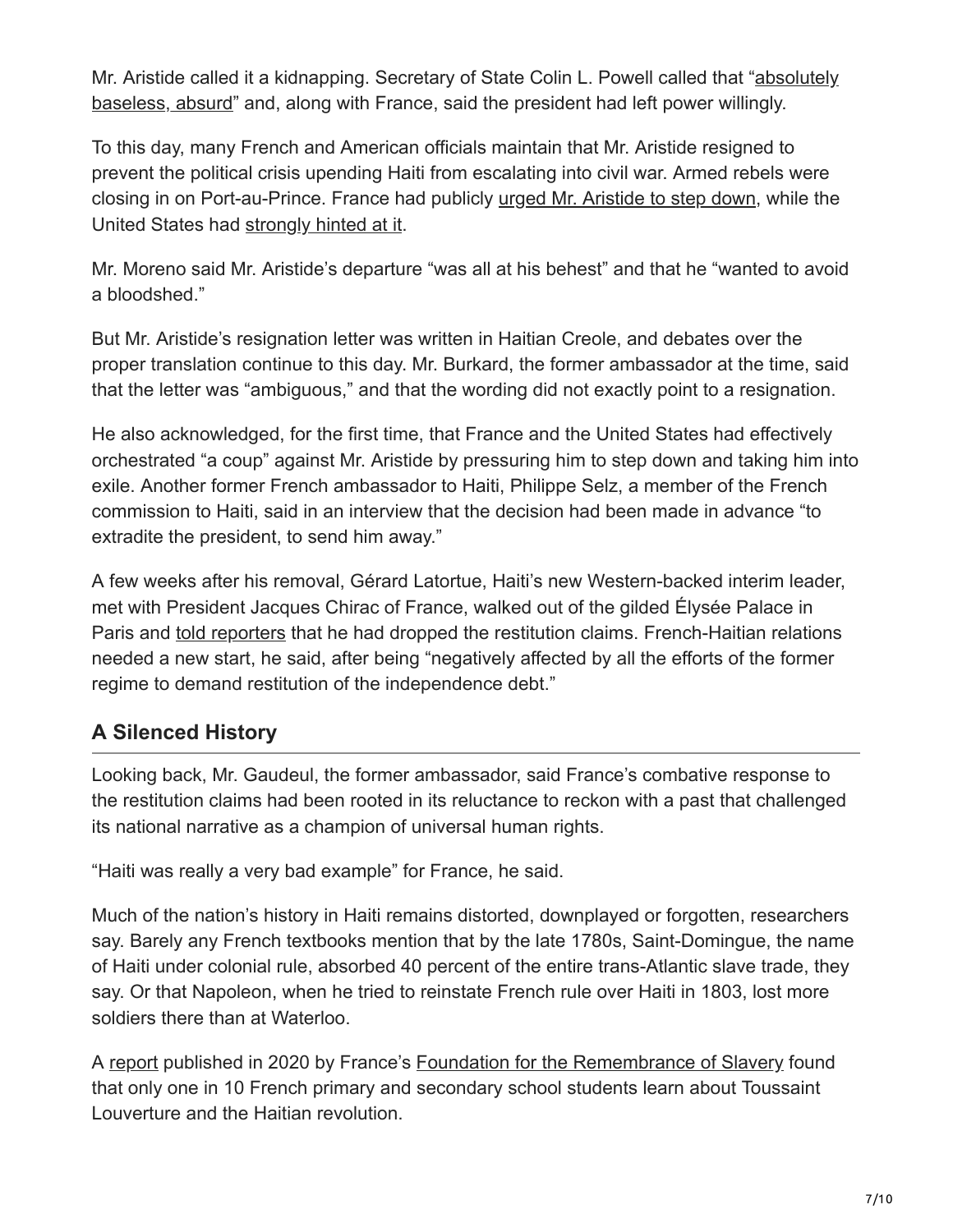As for the history of Haiti's payments to France, it is "not included in the French school curriculum at any level," said Nadia Wainstain, a history teacher who coordinated the foundation's report.

France's education ministry said the report did not account for some of the instruction on Haiti in French middle schools, but it acknowledged that the ministry had never discussed teaching students about the payments to former slaveholders.

Even the descendants of slaveholders who were paid say they have been largely left in the dark.

They include members of Napoleon's family, European royalty and some of France's most famous aristocratic families. Very few of the 31 descendants contacted by The Times said they were aware of this past.

"I didn't know about it," said Louis Baudon de Mony-Pajol, a sixth-generation descendant of Jean-Joseph de Laborde, a banker to King Louis XV who was also one of the biggest [slaveholders in Haiti, comparing this history to "a political and social bombshell" threat](https://www.nytimes.com/2022/05/20/world/haiti-history-colonized-france.html)ening to ignite a cultural war.

Emmanuel de la Burgade, a descendant of another slaveholder, said he had discovered the history only while writing a book about his family. When he told his father about it, he remembered him answering, "Don't tell anyone."

Several Laborde descendants said they discovered their family's past while reading the [news](https://www.nouvelobs.com/societe/20150510.OBS8692/esclavage-pourquoi-le-cran-assigne-le-baron-seilliere-en-justice.html) [in 2015 that an a](https://www.lemonde.fr/societe/article/2022/04/20/fraude-fiscale-trois-ans-de-prison-avec-sursis-pour-l-ancien-president-du-medef-ernest-antoine-seilliere_6123007_3224.html)[ntiracism grou](https://le-cran.fr/qui-sommes-nous/)[p in France announced it would sue Ernest-Antoine Seillière](https://www.lemonde.fr/societe/article/2022/04/20/fraude-fiscale-trois-ans-de-prison-avec-sursis-pour-l-ancien-president-du-medef-ernest-antoine-seilliere_6123007_3224.html) de Laborde, a rich French businessman, for having profited from the slave trade.

"It was scathing news," said Natalie Balsan, a seventh-generation Laborde descendant. "To know that I was the descendant of a slave owner was quite a slap in the face."

In the late 18th century, Jean-Joseph de Laborde shipped nearly 10,000 Africans to Haiti on his slave ships and enslaved as many as 2,000 people on his plantations there, many of whom died. A [village in southwestern Haiti](https://www.google.com/maps/place/La+Borde,+Ha%C3%AFti/@18.2797452,-73.8087488,15z/data=!3m1!4b1!4m5!3m4!1s0x8ec79833ce2095b5:0xbfd817fabae73044!8m2!3d18.2818412!4d-73.8022046) is still named after him.

Laborde lost his plantations during Haiti's slave uprising and was guillotined by French revolutionaries in Paris in 1794. But two of his children, Alexandre and Nathalie, received compensation totaling about \$1.7 million in today's dollars — the biggest payout to a single family, according to a [database](https://www.domingino.de/stdomin/colons_g.htm) compiled by Oliver Gliech, a German historian.

The lawsuit against his descendant never happened, but it ignited a discussion in the family. Cousins started to exchange emails. Mr. Seillière de Laborde — a former head of France's largest business lobby and an heir to the [Wendel family,](https://www.nytimes.com/2016/04/10/realestate/before-the-trumps-there-were-the-wendels.html) one of France's richest — consulted several historians to look into the payments to his family.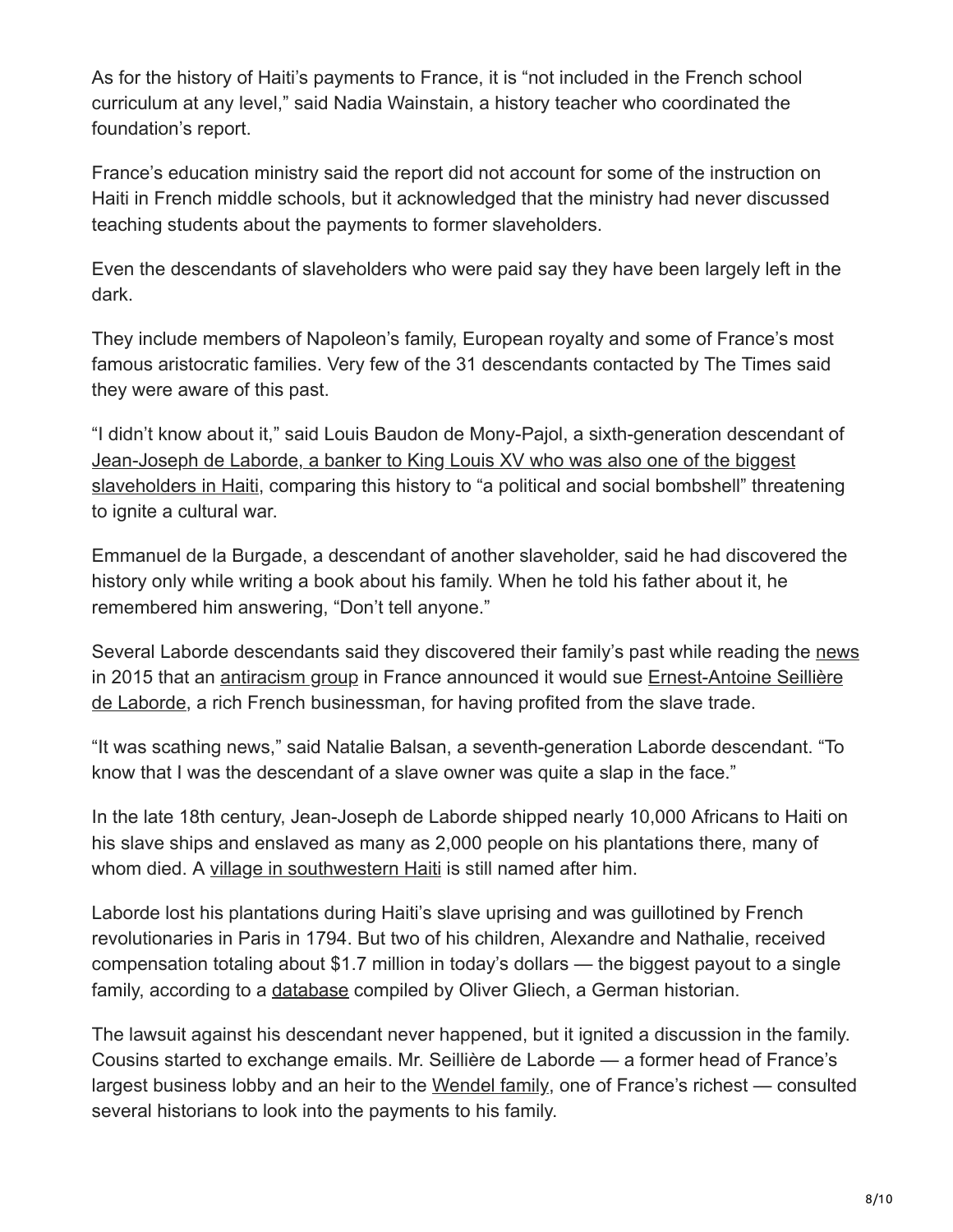One historian said the money had most likely been squandered by Alexandre, the son, who died broke. Mr. Seillière de Laborde did not respond to several interview requests made through his family and business associates.

Five Laborde descendants, including Ms. Balsan, said they did not feel responsible for their ancestor's actions. But she supported the restitution claims, saying they were "justified" by the damage suffered. Mr. Baudon de Mony-Pajol, her cousin, disagreed, saying that France [did not have to show repentance and that the calls for restitution were part of a "woke](https://www.nytimes.com/2021/02/09/world/europe/france-threat-american-universities.html?searchResultPosition=1) culture" coming from the United States.

Romée de Villeneuve Bargemont, 22, another Laborde descendant, said he regretted not having learned this history in school. A 10-volume family biography lies in a cardboard box in his apartment in Paris, the history of the compensation payments occupying barely a few lines.

"France's longstanding policy on history has been more or less to forget," he said.

## **A Painful Reckoning**

Haiti's payments to its former slave masters added up for generations, costing its economy billions of dollars over time, The Times analysis found, and a little-known public bank called the Caisse des Dépôts et Consignations collected the vast majority of the money.

But after Haiti's disastrous earthquake in 2010, Didier Le Bret, the French ambassador, said the bank reached out to him to help and, at least partly, make amends: It donated about \$400,000.

A spokesman for the bank said the donation was simply part of its policy to help countries afflicted by humanitarian disaster. But Augustin de Romanet, the bank's director at the time of the donation, told The Times that "there were probably some useful things to do toward Haiti, in view of what had happened in the past."

The bank's discreet gesture, however small, spoke to a broader phenomenon: Mr. Aristide has been out of power since 2004, but his fight has forced a slow, often painful, reckoning in France.

In recent years, famous [intellectuals](https://connexion.liberation.fr/autorefresh?referer=https%3a%2f%2fwww.liberation.fr%2fplanete%2f2010%2f08%2f16%2fm-sarkozy-rendez-a-haiti-son-argent-extorque_672275%2f) have spoken out in favor of restitution, and academics have increasingly explored the [economic](https://papers.ssrn.com/sol3/papers.cfm?abstract_id=3894623) and [legal](https://papers.ssrn.com/sol3/papers.cfm?abstract_id=3798802) aspects of reparations. Last year, France's national public research organization published a [database listing compensation](https://esclavage-indemnites.fr/public/) paid to French slaveholders, including the ones from Haiti.

Myriam Cottias, who oversaw the database, was a member of the French commission that dismissed Mr. Aristide's calls for restitution two decades ago. But she said that her views had changed, and that reparations should be discussed.